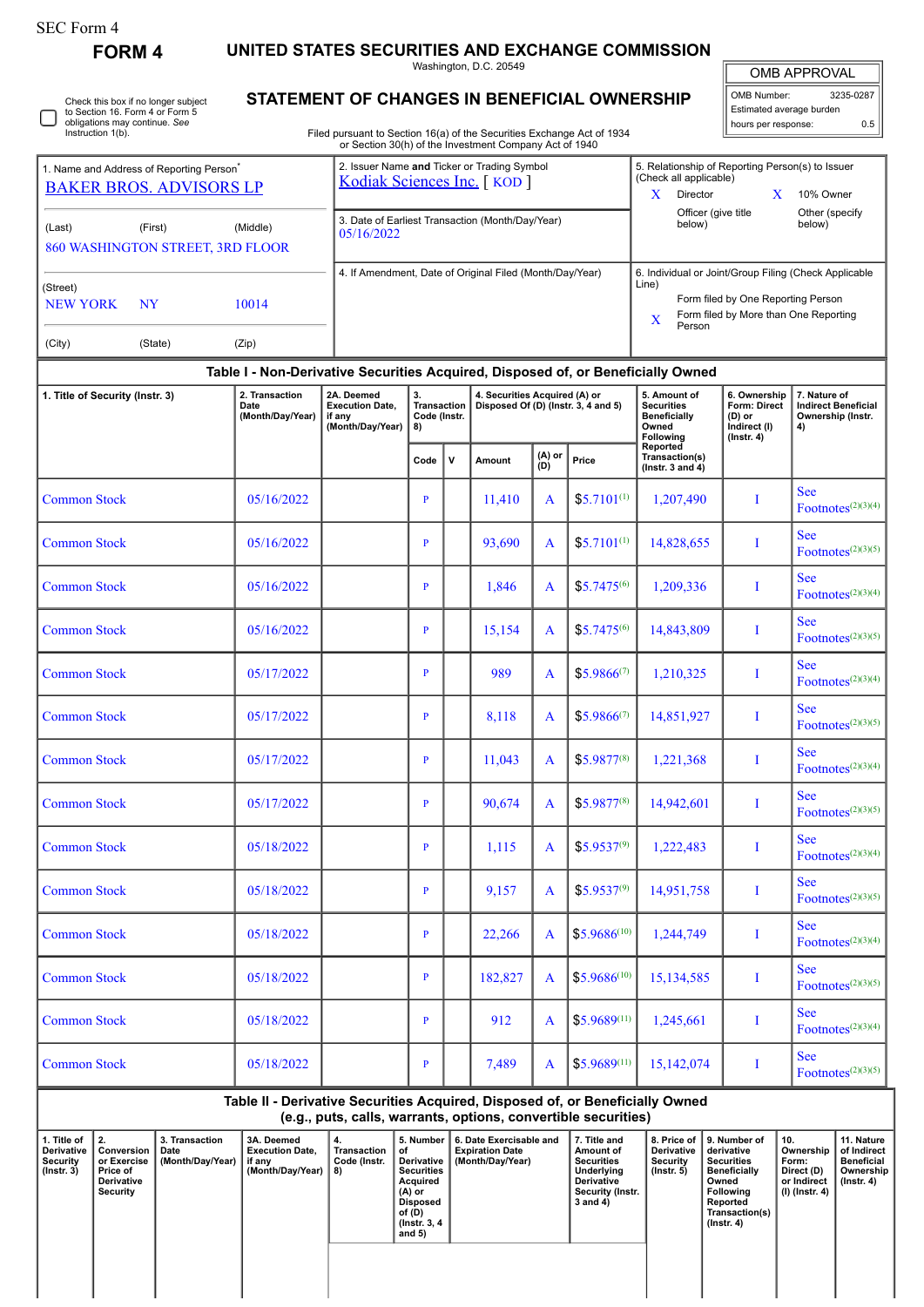|                             | Table II - Derivative Securities Acquired, Dispbsed of, or Bent metally Owned<br>  (e.g., puts, calls, warrants, options, convertible securities) |                                                                                                |                          |                     |                    |                                                  |                                                |                           |                                                                                          |                               |                                         |                                                |                                               |                                             |
|-----------------------------|---------------------------------------------------------------------------------------------------------------------------------------------------|------------------------------------------------------------------------------------------------|--------------------------|---------------------|--------------------|--------------------------------------------------|------------------------------------------------|---------------------------|------------------------------------------------------------------------------------------|-------------------------------|-----------------------------------------|------------------------------------------------|-----------------------------------------------|---------------------------------------------|
| 1. Title of                 | 2.                                                                                                                                                | 3. Transaction                                                                                 | 3A. Deemed               | $\mathbf v$<br>Code |                    | <b>(ANumDer</b>                                  | <b>Date</b><br>Experies Elater ciseatile and   | Expiration                |                                                                                          | <b>Titletle Shares</b>        | 8. Price of                             | 9. Number of                                   | 10.                                           | 11. Nature                                  |
| <b>Derivativ</b>            |                                                                                                                                                   |                                                                                                | Execution Date<br>if any | Code (Instr.        |                    | Derivative                                       | <del>Expiration Date</del><br>(Month/Day/Year) |                           |                                                                                          | <del>Amount of</del>          | <del>Derivativ</del><br><b>Security</b> | <del>derivativ</del><br><b>Securities</b>      | <b>Ownership</b><br>Form:                     | <del>of Indirect</del><br><b>Beneficial</b> |
| <b>BAKE</b>                 |                                                                                                                                                   | Security or Exercise Month/Day/Year)<br><b>PerizettyS.</b> ADVISORS LP                         | (Month/Day/Year)         | 8)                  | (A) or             | <b>Securities</b><br>Acquired<br><b>Disposed</b> |                                                |                           | <b>Securities</b><br>Underlying<br><b>Derivative</b><br>Security (Instr.<br>$3$ and $4)$ |                               | $($ Instr. 5 $)$                        | <b>Beneficially</b><br>Owned<br>Following      | Direct (D)<br>or Indirect<br>$(I)$ (Instr. 4) | Ownership<br>$($ Instr. 4 $)$               |
| (Last)                      |                                                                                                                                                   | (First)<br>860 WASHINGTON STREET, 3RD FLOOR                                                    | (Middle)                 |                     | of (D)<br>and $5)$ | (Instr. 3, 4)                                    |                                                |                           |                                                                                          |                               |                                         | Reported<br>Transaction(s)<br>$($ Instr. 4 $)$ |                                               |                                             |
| (Street)<br><b>NEW YORK</b> |                                                                                                                                                   | <b>NY</b>                                                                                      | 10014                    |                     |                    |                                                  |                                                |                           |                                                                                          | Amount<br>or                  |                                         |                                                |                                               |                                             |
| (City)                      |                                                                                                                                                   | (State)                                                                                        | (Zip)                    | Code                | (A)                | (D)                                              | Date<br>Exercisable                            | <b>Expiration</b><br>Date | <b>Title</b>                                                                             | Number<br>of<br><b>Shares</b> |                                         |                                                |                                               |                                             |
|                             |                                                                                                                                                   | 1. Name and Address of Reporting Person <sup>*</sup>                                           |                          |                     |                    |                                                  |                                                |                           |                                                                                          |                               |                                         |                                                |                                               |                                             |
| 667, L.P.                   |                                                                                                                                                   |                                                                                                |                          |                     |                    |                                                  |                                                |                           |                                                                                          |                               |                                         |                                                |                                               |                                             |
| (Last)                      |                                                                                                                                                   | (First)<br>860 WASHINGTON STREET, 3RD FLOOR                                                    | (Middle)                 |                     |                    |                                                  |                                                |                           |                                                                                          |                               |                                         |                                                |                                               |                                             |
| (Street)<br><b>NEW YORK</b> |                                                                                                                                                   | <b>NY</b>                                                                                      | 10014                    |                     |                    |                                                  |                                                |                           |                                                                                          |                               |                                         |                                                |                                               |                                             |
| (City)                      |                                                                                                                                                   | (State)                                                                                        | (Zip)                    |                     |                    |                                                  |                                                |                           |                                                                                          |                               |                                         |                                                |                                               |                                             |
|                             | <b>BAKER JULIAN</b>                                                                                                                               | 1. Name and Address of Reporting Person <sup>*</sup>                                           |                          |                     |                    |                                                  |                                                |                           |                                                                                          |                               |                                         |                                                |                                               |                                             |
| (Last)                      |                                                                                                                                                   | (First)<br>860 WASHINGTON STREET, 3RD FLOOR                                                    | (Middle)                 |                     |                    |                                                  |                                                |                           |                                                                                          |                               |                                         |                                                |                                               |                                             |
| (Street)<br><b>NEW YORK</b> |                                                                                                                                                   | <b>NY</b>                                                                                      | 10014                    |                     |                    |                                                  |                                                |                           |                                                                                          |                               |                                         |                                                |                                               |                                             |
| (City)                      |                                                                                                                                                   | (State)                                                                                        | (Zip)                    |                     |                    |                                                  |                                                |                           |                                                                                          |                               |                                         |                                                |                                               |                                             |
|                             |                                                                                                                                                   | 1. Name and Address of Reporting Person <sup>*</sup><br><b>Baker Bros. Advisors (GP) LLC</b>   |                          |                     |                    |                                                  |                                                |                           |                                                                                          |                               |                                         |                                                |                                               |                                             |
| (Last)                      |                                                                                                                                                   | (First)<br>860 WASHINGTON STREET, 3RD FLOOR                                                    | (Middle)                 |                     |                    |                                                  |                                                |                           |                                                                                          |                               |                                         |                                                |                                               |                                             |
| (Street)<br><b>NEW YORK</b> |                                                                                                                                                   | <b>NY</b>                                                                                      | 10014                    |                     |                    |                                                  |                                                |                           |                                                                                          |                               |                                         |                                                |                                               |                                             |
| (City)                      |                                                                                                                                                   | (State)                                                                                        | (Zip)                    |                     |                    |                                                  |                                                |                           |                                                                                          |                               |                                         |                                                |                                               |                                             |
|                             |                                                                                                                                                   | 1. Name and Address of Reporting Person <sup>*</sup><br><b>Baker Brothers Life Sciences LP</b> |                          |                     |                    |                                                  |                                                |                           |                                                                                          |                               |                                         |                                                |                                               |                                             |
| (Last)                      |                                                                                                                                                   | (First)<br>860 WASHINGTON STREET, 3RD FLOOR                                                    | (Middle)                 |                     |                    |                                                  |                                                |                           |                                                                                          |                               |                                         |                                                |                                               |                                             |
| (Street)<br><b>NEW YORK</b> |                                                                                                                                                   | <b>NY</b>                                                                                      | 10014                    |                     |                    |                                                  |                                                |                           |                                                                                          |                               |                                         |                                                |                                               |                                             |
| (City)                      |                                                                                                                                                   | (State)                                                                                        | (Zip)                    |                     |                    |                                                  |                                                |                           |                                                                                          |                               |                                         |                                                |                                               |                                             |
|                             | <b>BAKER FELIX</b>                                                                                                                                | 1. Name and Address of Reporting Person <sup>*</sup>                                           |                          |                     |                    |                                                  |                                                |                           |                                                                                          |                               |                                         |                                                |                                               |                                             |
| (Last)                      |                                                                                                                                                   | (First)<br>860 WASHINGTON STREET, 3RD FLOOR                                                    | (Middle)                 |                     |                    |                                                  |                                                |                           |                                                                                          |                               |                                         |                                                |                                               |                                             |
| (Street)<br><b>NEW YORK</b> |                                                                                                                                                   | <b>NY</b>                                                                                      | 10014                    |                     |                    |                                                  |                                                |                           |                                                                                          |                               |                                         |                                                |                                               |                                             |
| (City)                      |                                                                                                                                                   | (State)                                                                                        | (Zip)                    |                     |                    |                                                  |                                                |                           |                                                                                          |                               |                                         |                                                |                                               |                                             |